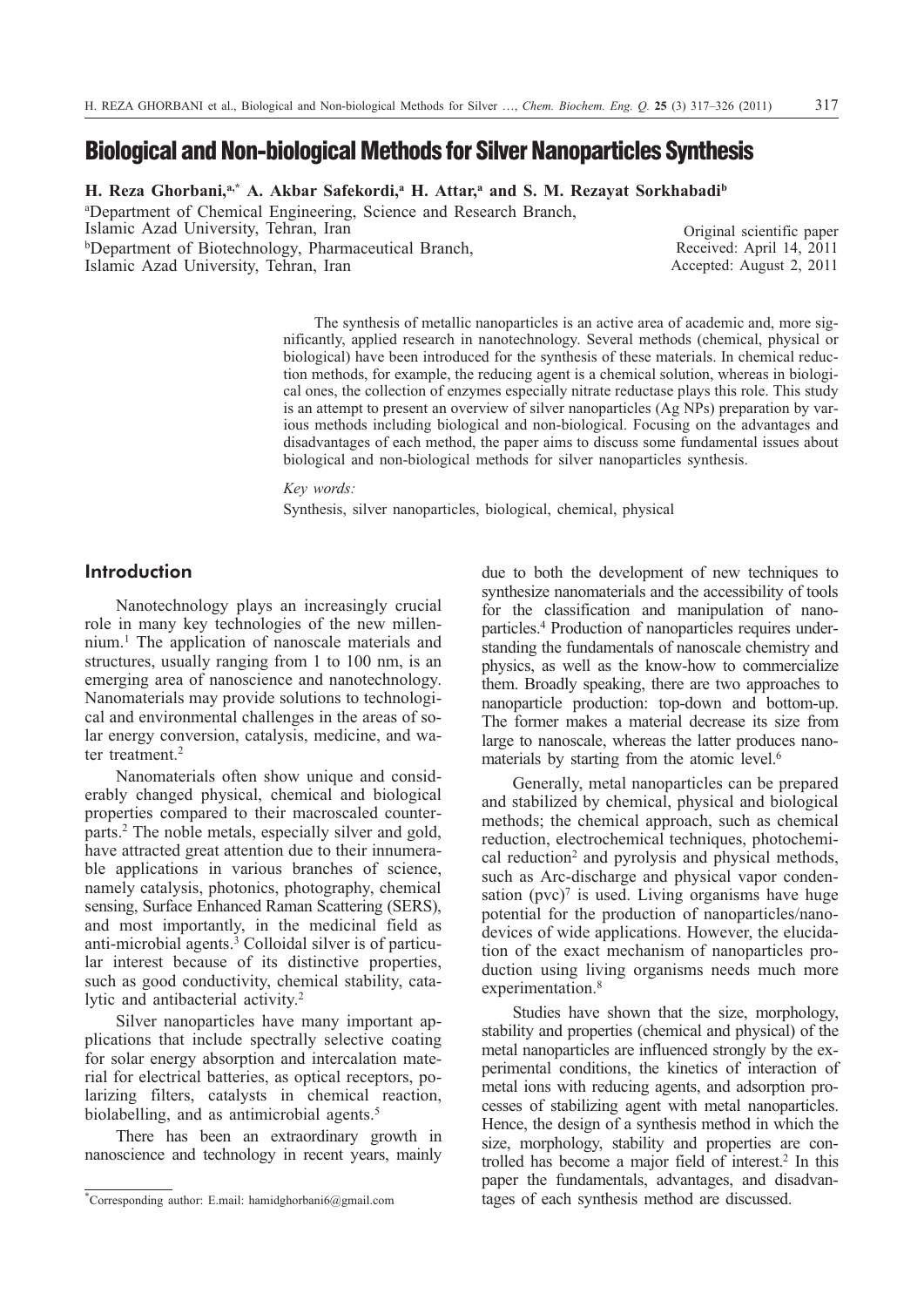# **Silver nanoparticles synthesis**

# Chemical methods

Chemical methods are usually used to synthesize silver nanoparticles and among them chemical reduction is the most frequently applied method for the preparation of stable, colloidal dispersions in water or organic solvents.<sup>2</sup> However, there is no special boundary between the different chemical methods to synthesize Ag NPs which can be classified into the following methods.

#### *Chemical reduction*

Typical reducing agents include polyols,  $N$ a $BH<sub>4</sub>$ ,  $N_2H_4$ , sodium citrate and N,N-dimethyformamide.<sup>9</sup> Doubtless, in order to prevent aggregation of Ag NPs, it needs to stabilize with capping agents such as Sodium dodecyl sulphate (SDS), polyvinyl pyrrolidone (pvp), tri-sodium citrate.

Some of the chemical reducing reactions can be carried out at room temperature. However, most of them need elevated temperatures for a higher reaction rate.<sup>9</sup>

Thermal methods such as reduction of  $Ag<sup>+</sup>$  by  $d$ extrose<sup>10</sup> and/or hydrazine<sup>11</sup> as a reduction agent and the well-known Tollen's reduction with reducing agent of m-hydroxy banzaldehide<sup>3</sup> are from chemical reduction methods. Nanoparticle morphologies strongly depend on the temperature adopted during the synthesis. For example, Sarkar *et al.* have been able to synthesize both 2D and 3D Ag nanostructures having disk and globular morphology, by carrying out the simple silver-mirror reaction in the presence of an anionic surfactant.<sup>3</sup> Successful experiments with tri-sodium citrate as initial surfactant-cum-reducing agent followed by a secondary reducing agent i.e. sodium formaldehyde sulphoxylate (SFS) to silver nitrate were performed, which established a clear large-scale method for the preparation of silver nanopowder of particle size less than  $50 \text{ nm}$ .<sup>12</sup>

To develop a flower-like silver nanoarchitecture at room temperature with size 20 nm, ascorbic acid was used as the reducing agent while citric acid was found to play a key role in the nanostructure formation.<sup>13,14</sup>

In 2009, Janardhanan *et al*. synthesized silver nanoparticles by an aqueous chemical method with an organic base and with no external capping agents. Silver nanoparticles of 40–80 nm size are formed in the process of oxidation of glucose to gluconic acid by amine in the presence of silver nitrate, and the gluconic acid caps the nanosilver particle.15 Silver nanoparticles have been synthesized by the polyol process with the assistance of supercritical carbon dioxide  $(SCCO<sub>2</sub>)$ , with silver nitrate used as the base material, polyvinyl pyrrolidone (PVP) as the stabilizer for the silver clusters, and ethylene glycol as the reducing agent and solvent. Polyvinyl pyrrolidone not only protected the nanosize silver particles from aggregation, but it also promoted nucleation. The silver nanoparticles synthesized by  $SCCO<sub>2</sub>$  were smaller and had a more even dispersion than those made under the same conditions by the conventional heating process.<sup>16</sup>

In 2006, colloidal silver nanoparticles had been synthesized using silver nitrate solubilized in the water core of one microemulsion as source of silver ions, hydrazine hydrate solubilized in the water core of another microemulsion as reducing agent, dodecane as the oil phase and sodium bis (2-ethylhexyl) sulfosuccinate (AOT) as the surfactant. The resultant nanosilver colloid had low toxicity and high stabilization, and the particles were all spherical with mean diameters in the range of 2–5 nm.17,18 Akaighe *et al*. studied the formation of silver nanoparticles via reduction of silver ions  $(Ag<sup>+</sup>)$  in the presence of humic acids (HAs) under various environmentally relevant conditions.<sup>19</sup>

#### *Photochemical method (irradiation)*

Ag NPs can be successfully synthesized by using a variety of irradiation methods. For example, laser irradiation of an aqueous solution of Ag salt and surfactant can fabricate Ag NPs of well defined shape and size distribution. No reducing agent is required in this method.2 In 2007, silver nanoparticles having narrow size distribution were synthesized in ethylene glycol–water mixtures without the use of a stabilizer. They used pulse radiolysis method to produce nanoparticles by silver perchlorate.20 Remita *et al*. show that X-ray irradiation of metal salt aqueous solutions in the absence of any stabilizer leads to the synthesis of metal nanoparticles, similarly to --ray irradiation. The synthesized nanoobjects appear spherical with a radius of about  $14 \text{ nm}$ <sup>21</sup>

In 2007, reduction of silver ions was achieved using UV light instead of chemical materials. Silver nanoparticles were formed in a natural rubber matrix via photo reduction of film cast from natural rubber latex (NRL) containing silver salt; their size ranged 4 to 10 nm.<sup>22</sup>

Synthesis procedures using microwave irradiation have also been employed, and this method is known to have a faster heating rate than conventional heating through conduction and convection.2 Yanagida, Komarneni and Liu have reported the use of a fixed frequency microwave (2.45 GHz) to synthesize platinum and silver nanoparticles. In 2005, Variable Frequency Microwave (VFM) synthesis of silver nanoparticles was discussed. It had shown that using fixed frequency microwave radiation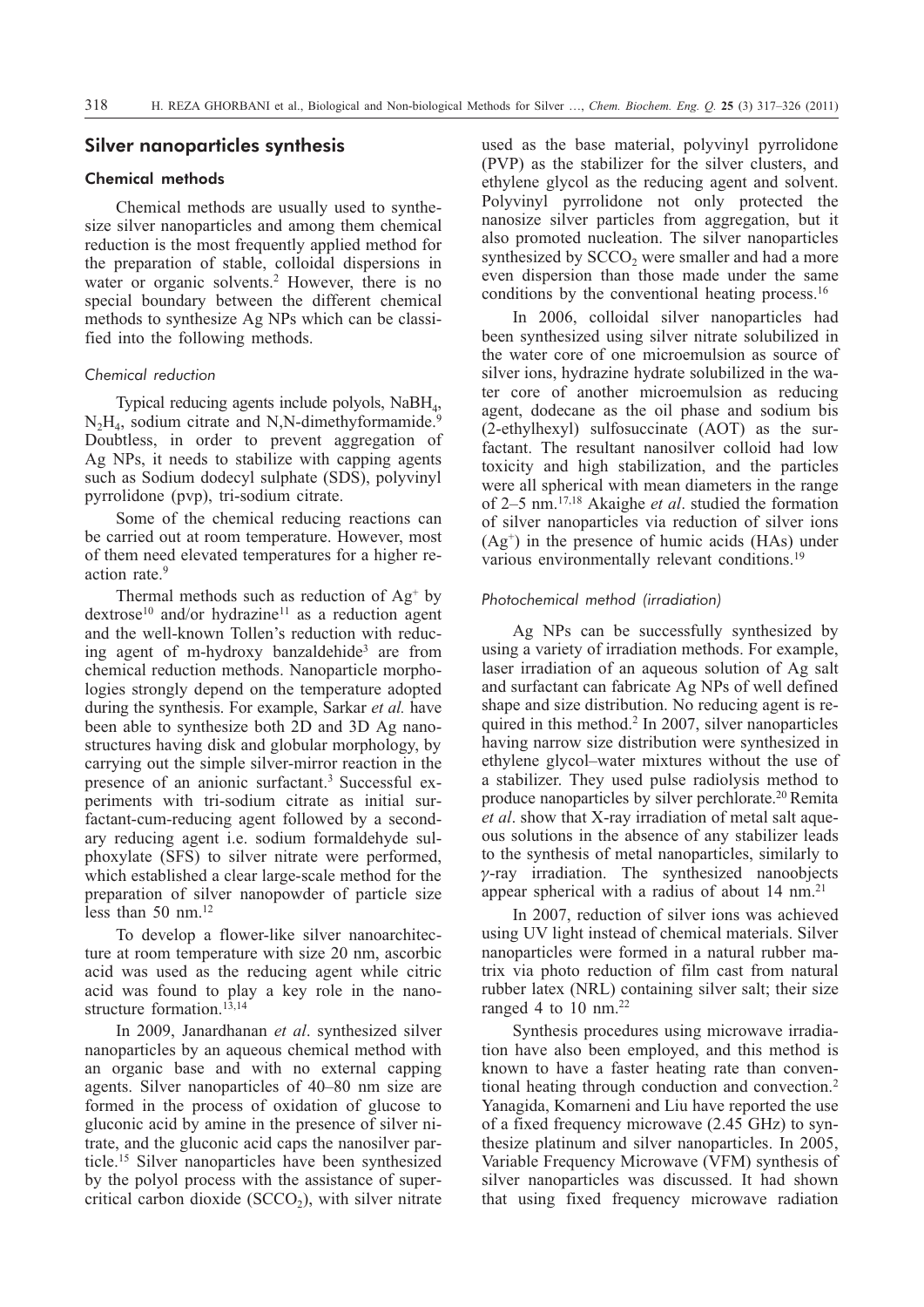compared to the fixed frequency microwave, VFM provides more uniform heating, which can lead to more homogeneous nucleation. A 3 mL silver nitrate solution and a 3 mL PVP solution were together put into a 20 mL vial and stirred at room temperature for one minute. The stirring bar was then removed and the solution was placed into the variable frequency microwave oven chamber (VFM, MicroCure 2100, Lamda Technologies Co.) to react for 1 min at 160 °C. The center frequency of the microwave, the bandwidth and the sweeping time were 6.425 GHz, 1.15 GHz and 0.1 sec, respectively.<sup>9</sup>

#### *Electrochemical method (electrolysis)*

The electrolysis process has long been used for the reduction of metal ions. However, there are a few reports about using this method in the synthesis of metal nanoparticles, especially silver, however this could be classified in the synthesis of Ag NPs.

In 2006, silver nanospheres of average size in the range of  $\sim$ 11 nm were grown in large scale at room temperature by reducing silver nitrate in polyol solution using the electrochemical method in the presence of PVP and  $KNO<sub>3</sub>$ . A rotating disk Ti electrode (6 mm diameter) was used as the cathode, and a 2 cm diameter Pt plate was used as the anode, which resulted in the formation of electro-deposited  $Ag<sup>o</sup>$  nanoparticles.<sup>23</sup>

#### *Pyrolysis*

Another method of synthesizing Ag nanoparticles is spray pyrolysis. In 2009, nanosilver powder with about 100 nm average grain size had been fabricated by spray pyrolysis, using  $AgNO<sub>3</sub>$ solution, 336 mL  $h^{-1}$  flux of AgNO<sub>3</sub> solution, 0.32 MPa flux of carrier gas and at 720 °C furnace set temperature.<sup>24</sup> In another work, nanosilver powder was synthesized from Ag/MgO composite powder fabricated by spray pyrolysis. The effects of furnace set temperature, concentration and molar ratio of the mixed solution, flux of the carrier gas on the morphology and particle size distribution of silver powder were investigated. An appropriate amount of commercial reagent  $AgNO<sub>3</sub>$  and  $Mg(NO<sub>3</sub>)$ , was dissolved into deionized water to form an aqueous solution with a mass percentage of 40.0  $\%$ , and molar ratio of AgNO<sub>3</sub> and  $Mg(NO<sub>3</sub>)<sub>2</sub>$  of 2:8. The solution was churned up and fed into nozzle with a solution feed rate of 500 mL  $h^{-1}$ , carrier gas flux of 0.30 MPa, and spray pyrolyzed in hot air of 790 °C. This was how the Ag/MgO composite powder was prepared. In order to remove MgO template from Ag/MgO composite powder, ammonium chloride  $(NH<sub>4</sub>Cl)$  solution was used. The MgO obtained from  $Mg(NO_3)$ , by spray

pyrolysis was used as template to inhibit nano-Ag growth by separating nano-Ag grains from each other.25

In another work by Sawai *et al*., metal silver nanoparticles were deposited on the surface and in the pores of activated carbon by supercritical water impregnation (SCWI). The aqueous feed solution was prepared by dissolving silver acetate  $Ag(CH_3COO)$  in distilled water. All experiments were performed using batch type reactor. The reactor was loaded with silver acetate aqueous solution and activated carbon. The synthesis reactions were conducted under the condition of 673 K and 30 MPa. Reaction time varied from 1 to 10 min. Products were then washed out from the reactor several times with distilled water. No additional treatments such as thermal drying or filtration were carried out to avoid unexpected aggregation of the particles during post-processing.26

## Physical methods

Chemical methods for metal nanoparticle fabrication usually involve toxic chemicals, which can be harmful to our environment. Although these methods may successfully produce pure silver nanoparticles, they require the use of stabilizers to protect the Ag nanoparticles against agglomeration. Additionally, these methods are usually expensive and potentially harmful to the environment.<sup>27</sup> In contrast, physical methods do not involve toxic chemicals and they are usually fast. Physical methods include physical vapor condensation (pvc) and Arc-discharge.

### *Physical vapor condensation (PVC)*

In order to fabricate nanoparticles, the vaporization method has been frequently used, in which the target materials are vaporized by heat source and then rapidly condensed. The vaporization process can be subdivided into physical and chemical methods depending on whether the reaction is present. If the resultant nanoparticles have the same composition with the target materials, they are prepared by physical vapor condensation (PVC). However, nanoparticles having a different composition with the target are usually obtained by chemical vapor condensation (CVC), because the chemical reaction occurs between the vapor and other system components during the vaporization and condensation.<sup>7</sup>

#### *Arc-discharge method*

In 2008, a novel technique for preparing a nanosilver water suspension without surfactants and stabilizers was studied using the arc-discharge method. Silver wires (99.99 %) 1 mm in diameter submerged in deionized water ( $pH = 5.8$ , conduc-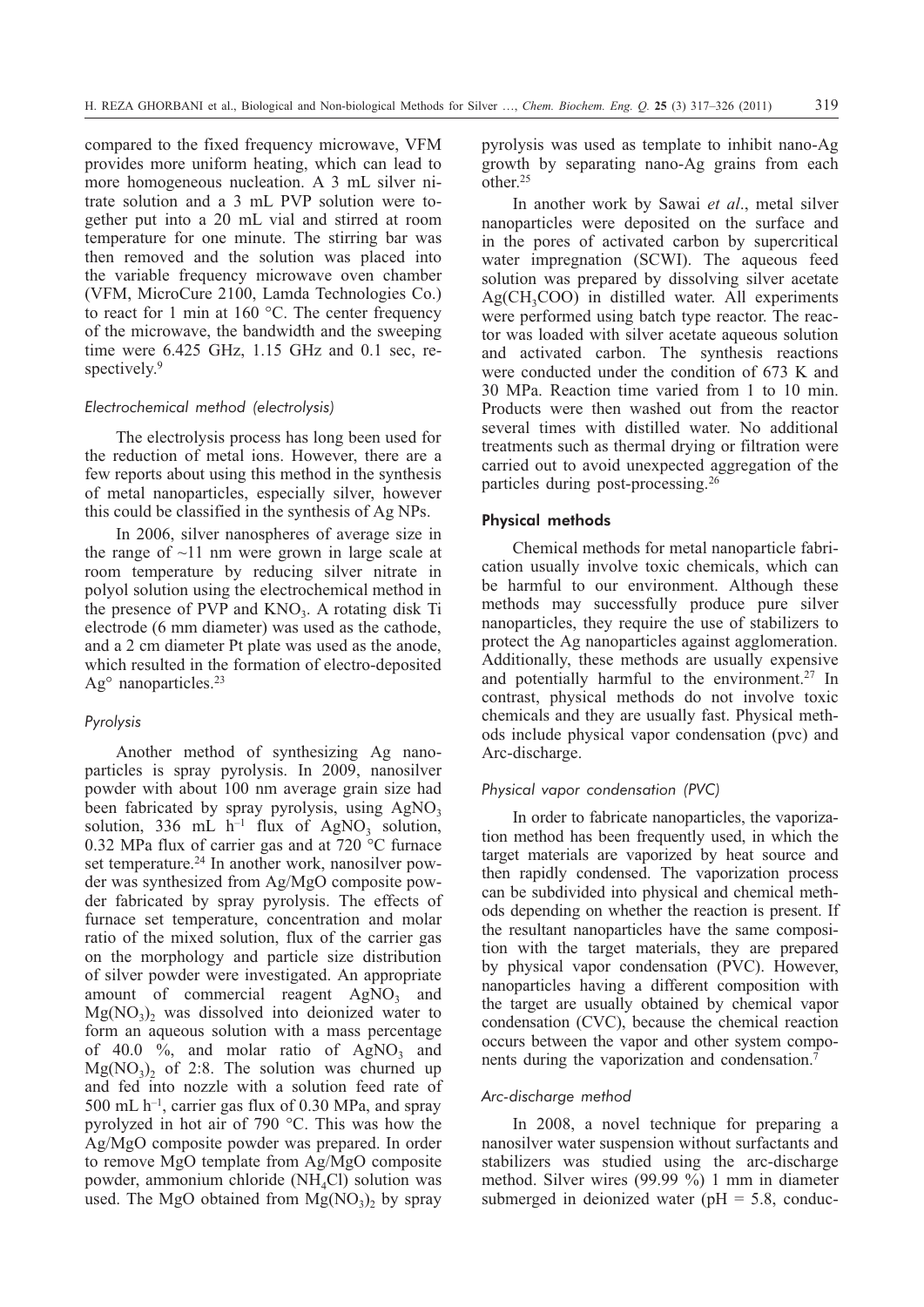tivity =  $0.8{\text -}0.9$   $\mu$ S) were used as electrodes. The DC arc-discharge system (Fig. 1) consists of five main parts: i) two silver electrodes 1 mm in diameter, ii) a servo control system that maintains a constant distance between the electrodes, iii) a power supply system that controls the DC arc-discharge parameters, iv) a glass container with an electrode holder and deionized water to collect the silver colloids, v) a stirring system with magnetic stirrer and stirring bar.27



In order to ionize the aqua medium between the electrodes, the DC arc-discharge system provides a pulse voltage of 70–100 V for 2–3 ms and then maintains a pulse of  $20-40$  V for around 10  $\mu$ s. During the arc-discharge, the surface layer of the Ag wires evaporates and condenses in the water. The transparent solution converts to a characteristic pale yellow color and then a silver suspension is created.<sup>2</sup>

Table (1) summarizes the characteristics and operating conditions of Ag nanoparticles produced via physical and chemical (non-biological) methods.

#### Biological methods

As mentioned above, living organisms such as bacteria, fungi and plants have huge potential for the production of metal nanoparticles. Microorganisms have recently been explored as potential biofactories for the synthesis of metallic nanoparticles such as  $CdS<sub>1</sub><sup>28</sup> Ti/Ni<sub>1</sub><sup>29</sup> titanate<sub>1</sub><sup>30</sup> ziroo$ nia, $31$  gold $32,33$  and silver. $34,36$  The use of microorganisms in the synthesis of nanoparticles emerges as an eco-friendly and exciting approach.37,38 On the other hand, researchers have turned to biological synthesis because of the good control over size distribution of nanoparticles.39,40

Here, we summarize some of the organisms used in the biosynthesis of Ag nanomaterials and describe the properties that should be inherent for the production of Ag nanoparticles of desired characteristics (Table 2).

## *Use of bacteria*

The first synthesis of Ag nanoparticles by bacteria was reported in 2000. Joerger *et al*. used *P. stutzeri* AG259 to synthesize Ag nanoparticles with size less than 200 nm. Bacteria were grown on Lennox L (LB) agar substrate, containing 50 mmol  $L^{-1}$ AgNO<sub>3</sub>, at 30 °C for 48 h in the dark.<sup>64</sup> In 2008, biosynthesis of silver nanocrystals by *Bacillus licheniformis* was studied. Aqueous silver ions were reduced to silver nanoparticles when added to the biomass of *B. licheniformis*. This was indicated by the change in color from whitish-yellow to brown. The probable mechanism for the formation of silver nanoparticles involves the enzyme nitrate reductase. $42$  (See Fig. 2)



*licheniformis for the biosynthesis of nanoparticle involving NADH-dependent nitrate reductase enzyme that may convert Ag+ to Ag0 through electron shuttle enzymatic metal reduction process (reprinted from Ref. [42])*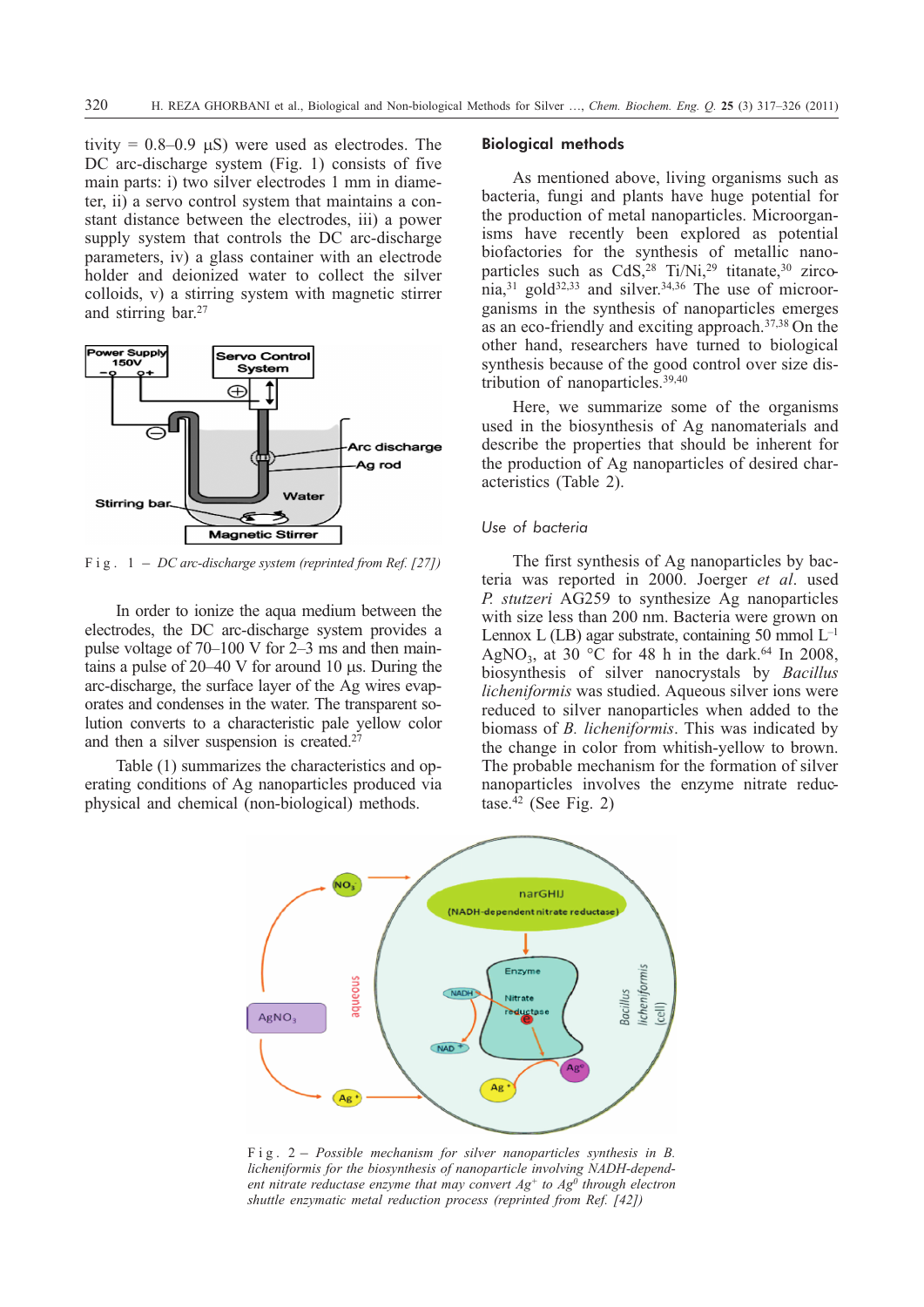| Method                                           | Reducing agent                                                                                | Stabilizer<br>(surfactant)                 | Reaction<br>time | Size range<br>(nm)                                                                            | Silver<br>precursor                           | Operating<br>condition                                      | Reff/<br>year    |
|--------------------------------------------------|-----------------------------------------------------------------------------------------------|--------------------------------------------|------------------|-----------------------------------------------------------------------------------------------|-----------------------------------------------|-------------------------------------------------------------|------------------|
| Chemical reduction<br>(thermal)                  | Dextrose                                                                                      | Polyvinyl pyrrolidone<br>(pvp)             | $<1\,$ h         | $22 \pm 4.7$                                                                                  | AgNO <sub>3</sub>                             | $t = 70$ °C<br>$p = 1$ atm                                  | (10)<br>2008     |
| Chemical reduction<br>(Tollen)                   | m-Hydroxy benzaldehyde                                                                        | Sodium dodecyl<br>sulphate (SDS)           | $5-15$ min       | $15 - 260$                                                                                    | AgNO <sub>3</sub>                             | $t = 80 - 86$ °C<br>$p = 1$ atm                             | $(3)$ /<br>2007  |
| Chemical reduction                               | Sodium borohydrate<br>(NaHB <sub>4</sub> )                                                    | Surfactin (a lipopeptide<br>biosurfactant) | $5\,$ min        | $3 - 28$                                                                                      | AgNO <sub>3</sub>                             | Room temp.<br>$p = 1$ atm + mixing                          | (13)<br>2009     |
| Chemical reduction                               | Tri-sodium citrate<br>$(intial)$ + sodium formal-<br>dehyde sulphoxylate (SFS)<br>(secondary) | Tri-sodium citrate                         | $<$ 30 min       | $<$ 50                                                                                        | AgNO <sub>3</sub>                             | Room temp.<br>$p = 1$ atm                                   | $(12)$ /<br>2007 |
| Chemical reduction                               | Ascorbic acid                                                                                 |                                            |                  | petal (diameter<br>$\langle 1.5 \text{ h} \rangle = 200 - 650 \text{ nm}$<br>thickness $= 20$ | AgNO <sub>3</sub>                             | Room temp.<br>$p = 1$ atm                                   | (14)<br>2009     |
| Chemical reduction                               | Sodium borohydrate<br>(NaHB <sub>4</sub> )                                                    | Dodecanoic acid                            | 1 <sub>h</sub>   | Nanocrystal<br>$7 \text{ nm}$                                                                 | AgNO <sub>3</sub>                             | Room temp.<br>$p = 1$ atm                                   | (69)<br>2006     |
| Chemical reduction<br>(thermal)                  | Hydrazine                                                                                     |                                            | 3 day            | $2 - 10$                                                                                      | AgNO <sub>3</sub>                             | $t = 60$ °C<br>$p = 1$ atm + mixing                         | (11)<br>2009     |
| Chemical reduction<br>(oxidation of glucose)     | Glucose                                                                                       | Gluconic acid                              |                  | $40 - 80$                                                                                     | AgNO <sub>3</sub>                             | Room temp.<br>$p = 1$ atm                                   | $(15)$ /<br>2009 |
| Chemical reduction<br>(polyol process)           | Ethylene glycol                                                                               | Polyvinyl pyrrolidone<br>(PVP)             |                  | Central cubic<br>$5 - 25$                                                                     | AgNO <sub>3</sub>                             | $t = 100 °C$<br>$p = 8.3$ Mpa<br>(SCCO <sub>2</sub> )       | (16)<br>2007     |
| Chemical reduction<br>(in situ)                  | N,N'-dimethylformamide<br>(DMF)                                                               |                                            | 24 h             | <25                                                                                           | AgNO <sub>3</sub>                             | Room temp.<br>Under vacuum/ $N_2$                           | (55)<br>2007     |
| Chemical reduction<br>(water/oil micro emulsion) | Hydrazine hydrate                                                                             | Bis(2-ethylhexyl)<br>sulfosuccinate (AOT)  | 2 <sub>h</sub>   | Spherical 2-5                                                                                 | AgNO <sub>3</sub>                             | Room temp.<br>$p = 1$ atm + mixing                          | $(17)$ /<br>2006 |
| Chemical reduction<br>(water/oil micro emulsion) | Hydrazine hydrate                                                                             | Bis(2-ethylhexyl)<br>sulfosuccinate (AOT)  | 2 <sub>h</sub>   | < 1.6                                                                                         | AgNO <sub>3</sub>                             | Room temp.<br>$p = 1$ atm + mixing                          |                  |
| Photochemical reduction<br>(pulse radiolysis)    | Ethylene glycol                                                                               |                                            |                  | $17 - 70$                                                                                     | AgClO <sub>4</sub>                            | irradiation                                                 | $(20)$ /<br>2007 |
| Photochemical reduction<br>(microwave radiation) | Ethylene glycol                                                                               | Polyvinyl pyrrolidone<br>(pvp)             |                  | $5 - 10$                                                                                      | AgNO <sub>3</sub>                             | $t = 160$ °C<br>frequency of the<br>microwave = $6.425$ GHz | (9)<br>2005      |
| Photochemical reduction<br>(photo reduction)     | UV light instead<br>of chemicals                                                              |                                            | 20 min           | $4 - 10$                                                                                      | AgNO <sub>3</sub>                             | $p = 1$ atm                                                 | $(22)$ /<br>2007 |
| Photo chemical reduction<br>(X-ray radiolysis)   | X-Ray                                                                                         |                                            |                  | Spherical 28                                                                                  | $Ag_2SO_4$                                    | $p = 1$ atm                                                 | $(21)$ /<br>2007 |
| Spray pyrolysis                                  |                                                                                               |                                            |                  | $37.5 - 61.3$<br>$(average = 48)$                                                             | AgNO <sub>3</sub>                             | $t = 790$ °C<br>$p = 0.3$ Mpa                               | $(25)$ /<br>2008 |
| Spray pyrolysis                                  |                                                                                               |                                            |                  | $20 - 150$<br>$(average = 100)$                                                               | AgNO <sub>3</sub>                             | $t = 620 - 820$ °C<br>$p = 0.28 - 0.32$ Mpa                 | (24)<br>2009     |
| Chemical reaction<br>(using supercritical water) |                                                                                               |                                            | $1-10$ min       | $<$ 20                                                                                        | $Ag(CH_3COO)$<br>Silver acetate<br>aqueous    | $t = 673$ °C<br>$p = 30$ Mpa                                | (26)<br>2008     |
| Electrochemical<br>(polyol process)              | Electrolysis cathode:<br>titanium anode: Pt                                                   | Polyvinyl pyrrolidone<br>(PVP)             |                  | Spherical<br>11                                                                               | AgNO <sub>3</sub>                             | Room temp.<br>$p = 1$ atm                                   | $(23)$ /<br>2006 |
| Arc-discharge<br>(physical method)               | DC voltage between<br>the electrodes                                                          |                                            |                  | $20 - 30$                                                                                     | Silver wires<br>$(99.99\% )$<br>as electrodes | Room temp.<br>$p = 1$ atm                                   | $(27)$ /<br>2008 |

|                                                                          | H. REZA GHORBANI et al., Biological and Non-biological Methods for Silve |  |  |  |  |  |  |  |
|--------------------------------------------------------------------------|--------------------------------------------------------------------------|--|--|--|--|--|--|--|
| Table 1 – Synthesis of Ag nanoparticles by chemical and physical methods |                                                                          |  |  |  |  |  |  |  |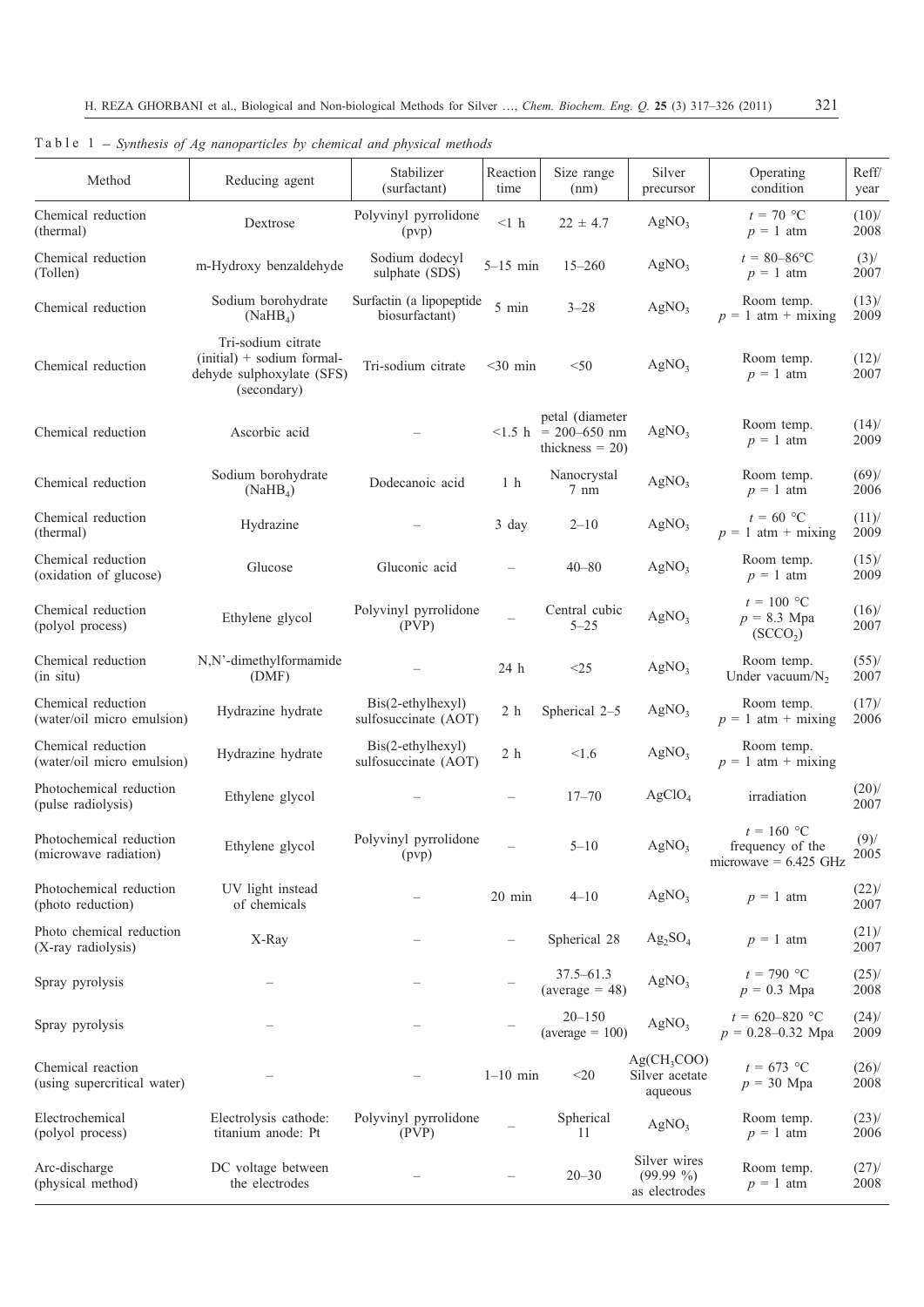| Organism                                                    | Intracellular/Extracellular | Size range                  | Reaction time   | Reff./year |  |
|-------------------------------------------------------------|-----------------------------|-----------------------------|-----------------|------------|--|
| A) Bacteria                                                 |                             |                             |                 |            |  |
| Bacillus licheniformis                                      | Extracellular               | 50 nm                       | 24 h            | (42)/2008  |  |
| Bacillus licheniformis                                      | Extracellular               | $40 - 50$ nm                | 24 h            | (43)/2008  |  |
| Klebsiella pneumonia                                        |                             | $28.2 - 122$ nm $(52.5$ nm) | 5 min           | (44)/2007  |  |
| Escherichia coli                                            |                             | $28.2 - 122$ nm $(52.5$ nm) | 5 min           | (44)/2007  |  |
| Enterobacter cloacae                                        |                             | $28.2 - 122$ nm $(52.5$ nm) | 5 min           | (44)/2007  |  |
| P. stutzeri AG259                                           |                             | $<$ 200 nm                  | 48 h            | (64)/2000  |  |
| Klebsiella pneumonia                                        |                             | $1-6$ nm $(3 \text{ nm})$   | 20 min          | (45)/2009  |  |
| Staphylococcus aureus                                       | Extracellular               | $120 - 180$ nm              | 5 min           | (46)/2009  |  |
| <b>B)</b> Fungi                                             |                             |                             |                 |            |  |
| Fusarium oxysporum                                          | Extracellular               | $20 - 50$ nm                | 28 h            | (51)/2005  |  |
| Fusarium oxysporum                                          | Extracellular               | $2-5$ nm                    | 28 <sub>h</sub> | (41)/2007  |  |
| Fusarium oxysporum                                          | Extracellular               | $5 - 15$ nm                 | 28 h            | (4)/2003   |  |
| Aspergillus fumigatus                                       | Extracellular               | $5 - 25$ nm                 | $10$ min        | (5)/2006   |  |
| Verticillium                                                | Intracellular               | $25 \pm 12$ nm              | 72 h            | (49)/2001  |  |
| Aspergillus flavus                                          |                             | $8.92 \pm 1.61$ nm          | 72 h            | (62)/2007  |  |
| Nitrate Reductases<br>(purified from<br>Fusarium oxysporum) |                             | $10 - 25$ nm                | 5 h             | (60)/2007  |  |
| Cladosporium cladosporioides                                | Extracellular               | $10 - 100$ nm               | 78 h            | (57)/2009  |  |
| Penicillium fellutanus                                      |                             | $5 - 25$ nm                 | 24 h            | (58)/2009  |  |
| C) Yeast                                                    |                             |                             |                 |            |  |
| MKY3                                                        | Extracellular               | $2-5$ nm                    |                 | (67)/2009  |  |
| D) Plant                                                    |                             |                             |                 |            |  |
| Alfalfa Sprouts                                             |                             | $2 - 20$ nm                 | 24 h            | (4)/2002   |  |
| Pelargonium graveolens                                      | Extracellular               | $16 - 40$ nm                | 24 h            | (68)/2003  |  |
| Azadirachta indica (Neem)                                   | Extracellular               | $5 - 35$ nm                 | 4 h             | (52)/2004  |  |
| Jatropha curcas (latex)                                     |                             | 20-40 nm                    | $4\,$ h         | (54)/2009  |  |
| Aloe vera                                                   | Extracellular               | $15.2 \pm 4.2$ nm           |                 | (65)/2006  |  |
| Cinnamomum camphora                                         | Extracellular               | 55-80 nm                    |                 | (73)/2007  |  |
| Emblica officinalis                                         |                             | $10 - 25$ nm                |                 | (71)/2005  |  |
| Apiin (from henna leaves)                                   |                             | $21 - 39$ nm                | $\sim$ 1 min    | (59)/2009  |  |
| Ocimum                                                      |                             | $3 - 20$ nm                 |                 | (72)/2011  |  |
| Cassia auriculata                                           | Extracellular               | 20-40 nm                    | $48\,$ h        | (74)/2011  |  |

Table 2 – *Synthesis of Ag nanoparticles by different organisms*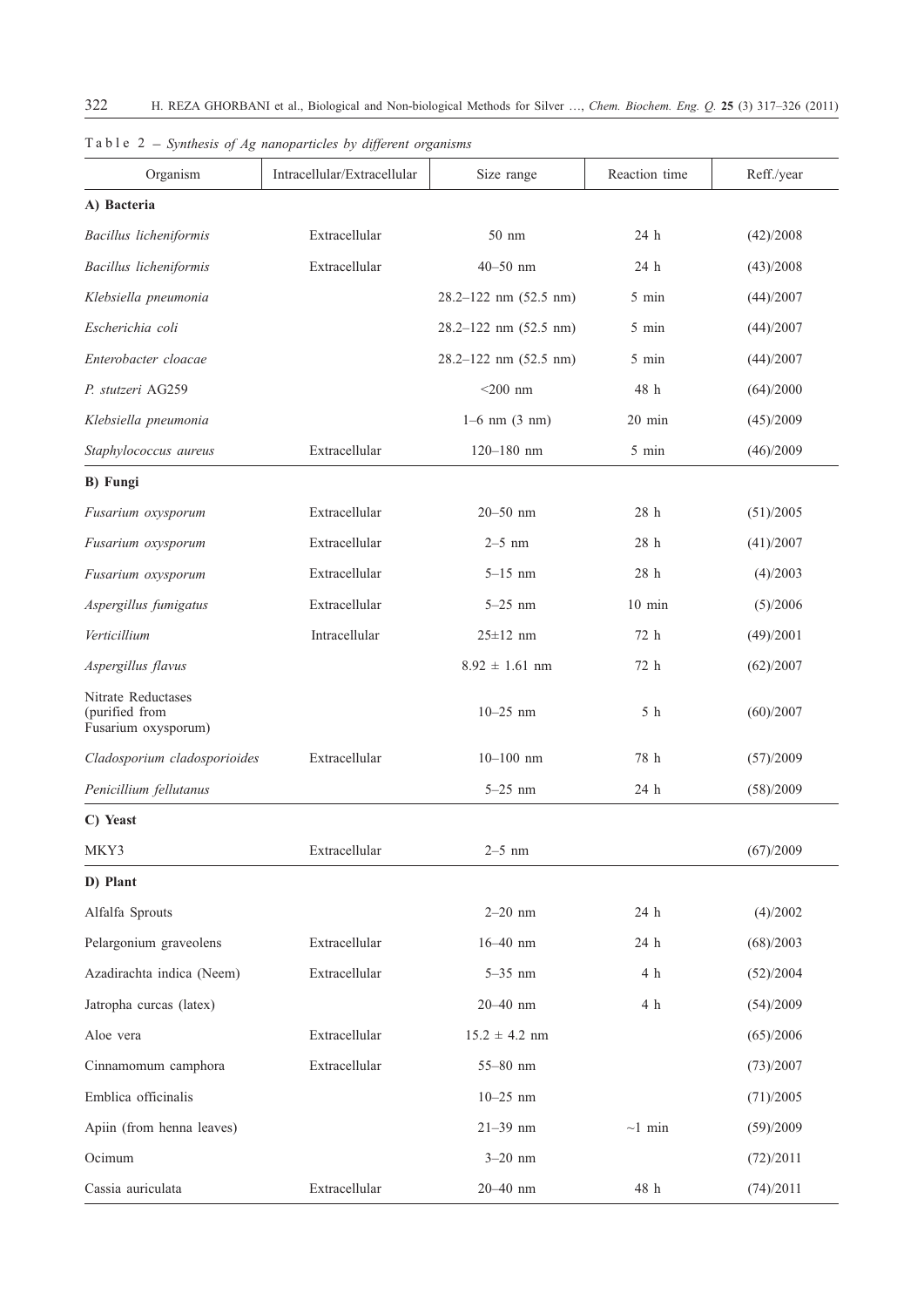In 2008, silver nanoparticles in the range of 50 nm were synthesized by the supernatant of *B. licheniformis* when silver nitrate was added to it. The synthesized silver nanoparticles were highly stable. Also, the time required for reaction completion was 24 hour.<sup>43</sup> Biosynthesis of silver nanoparticles using microorganisms is rather slow. However, finding microorganisms to synthesize Ag nanoparticles is an important aspect. Shahverdi *et al*. reported on the rapid synthesis of metallic nanoparticles of silver using the reduction of aqueous Ag+ ion using the culture supernatants of *Klebsiella pneumonia*, *Escherichia coli,*61,63 and *Enterobacter cloacae* (Enterobacteriacae). The synthetic process was quite fast and silver nanoparticles were formed within 5 min of the silver ion coming into contact with the cell filtrate.<sup>44</sup> However, the culture supernatants of different bacteria from Enterobacteriacae are potential candidates for the rapid synthesis of silver nanoparticles. In 2009, investigated was the effect of different visible-light irradiation on the formation of silver nanoparticles from silver nitrate using the culture supernatant of *Klebsiella pneumonia*. In addition, the study experimentally investigated the liquid mixing process effect on silver nanoparticle synthesis by visible light irradiation. That study successfully synthesized evenly dispersed silver nanoparticles of uniform size and shape in the range of 1–6 nm and average size of 3 nm.<sup>45</sup> Another report focused on the synthesis of metallic bio-nanoparticles of silver using a reduction of aqueous  $Ag<sup>+</sup>$  ion with the culture supernatants of *Staphylococcus aureus*. The observation indicated that the reduction of the  $Ag<sup>+</sup> ions$ took place extracellularly. Also, the reaction between this supernatant and  $Ag<sup>+</sup>$  ions was carried out in bright conditions for 5 minutes.46

#### *Use of fungi*

The use of fungi in the synthesis of nanoparticles is a relatively recent addition to the list of microorganisms. The use of fungi is potentially exciting since they secrete large amounts of enzymes and are simpler to deal with in the laboratory.47,48 In 2001, a novel biological method for the synthesis of silver nanoparticles using the fungus *Verticillium* was reported. Exposure of the fungal biomass to aqueous  $Ag<sup>+</sup>$  ions resulted in the intracellular reduction of the metal ions and formation of silver nanoparticles of dimensions  $25 \pm 12$  nm.<sup>49</sup> In another investigation, Ahmad *et al*. observed that aqueous silver ions when exposed to the fungus *Fusarium oxysporum* are reduced in solution, thereby leading to the formation of an extremely stable silver hydrosol. The silver nanoparticles were in the range of 5–15 nm in dimension and were stabilized in solution by proteins secreted by the fungus. It is believed that the reduction of the metal ions occurs by an enzymatic process.50 Extracellular production of metal nanoparticles by several strains of the fungus *Fusarium oxysporum* was carried out by Duran *et al*. The *F. oxysporum* strains used were the following: O6 SD, 07 SD, 534, 9114 and 91248 out of which the 07SD strain appeared as the most efficient one in the silver nanoparticles production. Apparently, the different efficiencies are related to the reductase and/or to the quinine generation. $51,52$ 

In 2007, investigated was the antibacterial effect of silver nanoparticles produced by fungal process on Textile Fabrics. In that work, the extracellular production of silver nanoparticles by *F. oxysporum* and its antimicrobial effect when incorporated into cotton fabrics against S. aureus were studied.41 Vigneshwaran *et al*. reported biological synthesis of silver nanoparticles using the fungus *Aspergillus flavus*. The transmission electron micrographs of dislodged nanoparticles in aqueous solution showed the production of reasonably monodisperse silver nanoparticles (average particle size:  $8.92 \pm 1.61$  nm) by the fungus.<sup>62</sup>

Another investigation for the first time detailed the use of enzyme nitrate reductase purified from *Fusarium oxysporum* and phytochelatin for the synthesis of silver nanoparticles in vitro in the presence of a co-factor, a-NADPH. For the synthesis of silver nanoparticles, freshly prepared  $AgNO<sub>3</sub>$ , phytochelatin, 4-hydroxyquinoline and a-NADPH were incubated with nitrate reductase at 25 °C for 5 h under anaerobic conditions. The biggest advantage of this protocol based on purified enzyme can be the development of a new approach for the synthesis of nanomaterials over a range of chemical compositions, shapes as well as their separation.<sup>56,60</sup>

Balaji *et al*. (2009) reported the extracellular biosynthesis of silver nanoparticles (AgNP) employing the fungus *Cladosporium cladosporioides*. The AgNP were 10–100 nm in dimensions as measured by TEM images.<sup>57</sup> In 2009, in vitro biosynthesis of silver nanoparticles was achieved using  $AgNO<sub>3</sub>$  as a substrate by Penicillium fellutanum isolated from coastal mangrove sediment. The biosynthesis of nanoparticles was the maximum when the culture filtrate was treated with 1.0 mmol  $L^{-1}$ AgNO<sub>3</sub>, maintained at  $0.3\%$  NaCl and pH of 6.0, incubated at 5°C for 24 h.<sup>58</sup> Filamentous fungi are a very good candidate for the synthesis of metal nanoparticles. Hence, Bhainsa *et al*. investigated extracellular biosynthesis of silver nanoparticles using the filamentous fungus, *Aspergillus fumigatus*. The synthesis process was quite fast and silver nanoparticles were formed within minutes of the silver ion coming into contact with the cell filtrate.<sup>5</sup>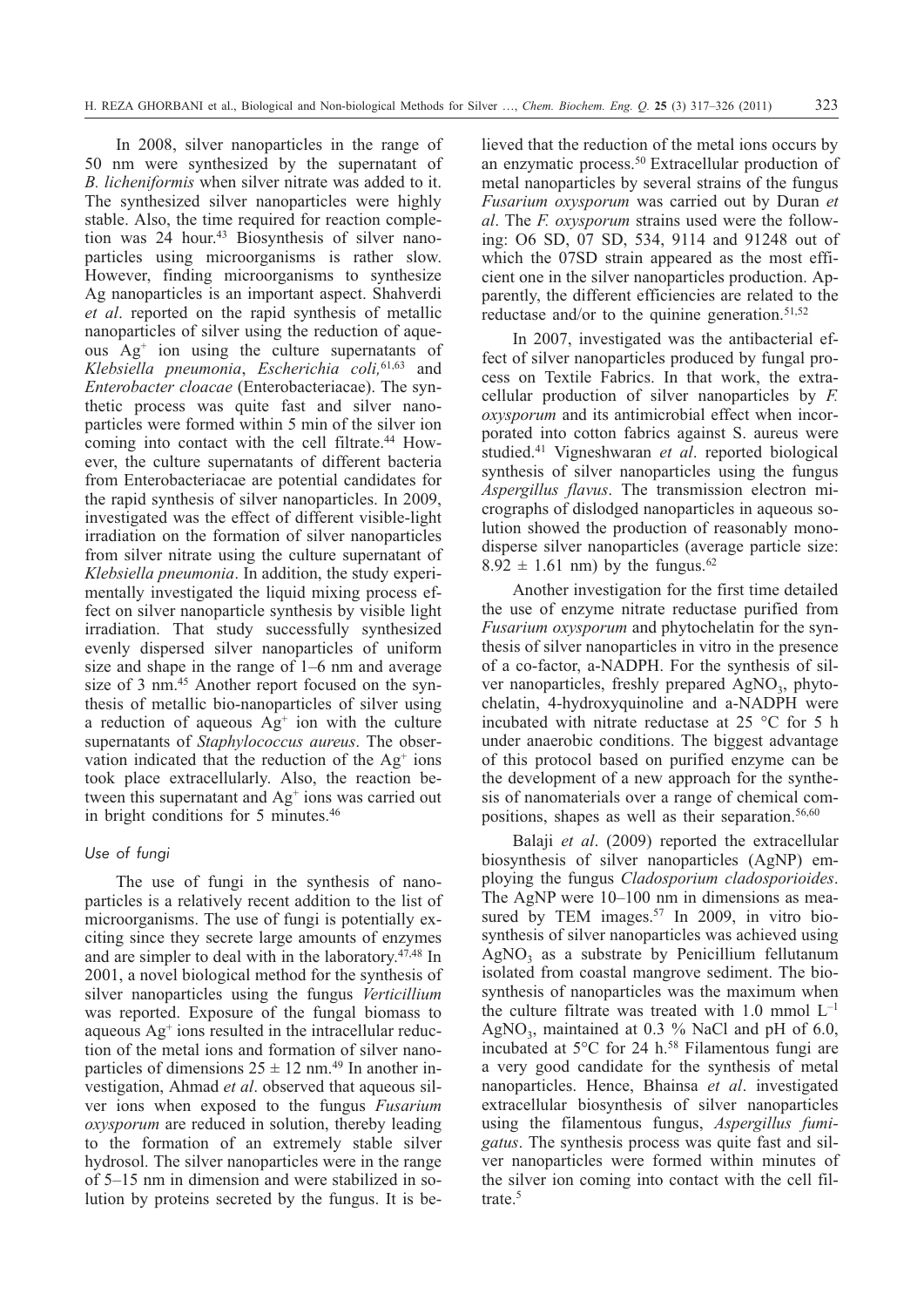Then the mechanistic aspects are still an open question, however, this process occurs in the fungal case probably either by reductase action or by electron shuttle quinones, or both.<sup>51,53</sup>

#### *Use of yeast*

Few, if any, reports exist about yeast-mediated synthesis of metallic nanoparticles. In an individual report, silver nanoparticles in the size range of 2–5 nm were synthesized extracellularly by a silver-tolerant yeast strain MKY3, when challenged with 1 mmol  $L^{-1}$  soluble silver in the log phase of growth. This work was demonstrated by Kowshik *et al*. in 2002.67

# *Use of plants*

Whereas microorganisms such as bacteria, actinomycetes, yeasts, and fungi continue to be researched and investigated in the synthesis of metallic nanoparticles, the use of parts or whole plants for similar nanoparticle biosynthesis methodologies is an exciting possibility that is relatively unexplored and underexploited.

The coalescence of the silver nanoparticles could represent a self-protective mechanism against possible toxic effects of excess silver inside the living plant.66 The results of an investigation showed that alfalfa roots are capable of absorbing silver as  $Ag<sup>0</sup>$  from the agar medium and then transferring it to the shoot of the plant in the same oxidation state. Gardea *et al*. used a natural source (Alfalfa Sprouts) for the synthesis of silver nanoparticles. The particles are usually found in specific areas in the plants. These areas are possibly related to the internal anatomy of alfalfa stems. The plants absorb Ag atoms through specific channels, and consequently, the Ag nucleates or coalesces as particles inside these channels. However, nanoparticles also were found outside the channels. This observation was either due to a collapse in the plant structure, allowing the silver nanoparticles to move out of these original areas, or possibly due to silver diffusing and nucleating nanoparticles in different places.4

Shankar *et al*. reported on the use of Geranium (Pelargonium graveolens) leaf extract in the extracellular synthesis of silver nanoparticles. On treating aqueous silver nitrate solution with geranium leaf extract, rapid reduction of the silver ions was observed leading to the formation of highly stable, crystalline silver nanoparticles in solution. The AgNP were 16–40 nm in dimensions and the time required for reaction completion was 24 hour.<sup>68</sup> In year 2004, they again investigated the use of Neem (Azadirachta indica) leaf broth in the extracellular synthesis of pure metallic silver. The reduction of the metal ions occurred fairly rapidly; more than 90 % of reduction of  $Ag<sup>+</sup>$  ions was completed within 4 h after addition of the Neem leaf broth to the metal ion solutions.52,70

In 2009, silver nanoparticles were successfully synthesized from  $AgNO<sub>3</sub>$  through a simple green route using the latex of Jatropha curcas as reducing and capping agent. Crude latex was obtained by cutting the green stems of Jatropha curcas plants. The mixture was heated at 85 °C with constant stirring for 4 hours in oil bath and silver nanoparticles were obtained gradually.54 Kasthuri *et al*. reported a novel strategy for the biological synthesis of quasi-spherical silver nanoparticles by using Apiin as reducing and stabilizing agent. The size and shape of the nanoparticles were controlled by varying the ratio of metal salts to Apiin compound in the reaction medium. TEM photograph confirming the average size of the silver nanoparticles was found to be at 21 and 39 nm. Under continuous stirring conditions, after 1 min, the light yellow colour of  $AgNO<sub>3</sub>$  solution turned to pink indicating the formation of silver nanoparticles.59 In 2011, Silver nanoparticles were synthesized using Ocimum leaf extract. The size of the silver nanoparticles was estimated as  $3-20$  nm.<sup>72</sup> In another study, the bio-reduction of aqueous silver ions with the leaf extract of Cassia auriculata was demonstrated. The complete reduction of silver ions was observed after 48 h of reaction at 300 °C under shaking condition.74

# **Conclusions**

Ag NPs are the most important NPs because of their applications. These nanoparticles have many important applications that include spectrally selective coating for solar energy absorption and intercalation material for electrical batteries, as optical receptors, polarizing filters, catalysts in chemical reaction, biolabelling and as antimicrobial agents. Application of silver nanoparticles in these fields is dependent on the ability to synthesize particles with different chemical composition, shape, size, and monodispersity.

Generally, there are various methods to synthesize Ag NPs. Many methods are based on the reduction of  $Ag<sup>+</sup>$  ions in a water solution. These methods use a reducing agent for the reduction of  $Ag<sup>+</sup>$  ions in solution (especially). In chemical reduction methods, the reducing agent is a chemical solution such as polyols,  $NaBH<sub>4</sub>, N<sub>2</sub>H<sub>4</sub>$ , sodium citrate, and N, N-dimethyformamide, whereas in biological methods, collection of enzymes especially nitrate reductase play such role. Spray pyrolysis methods are carried out in operating conditions of high temperature and pressure; electrochemical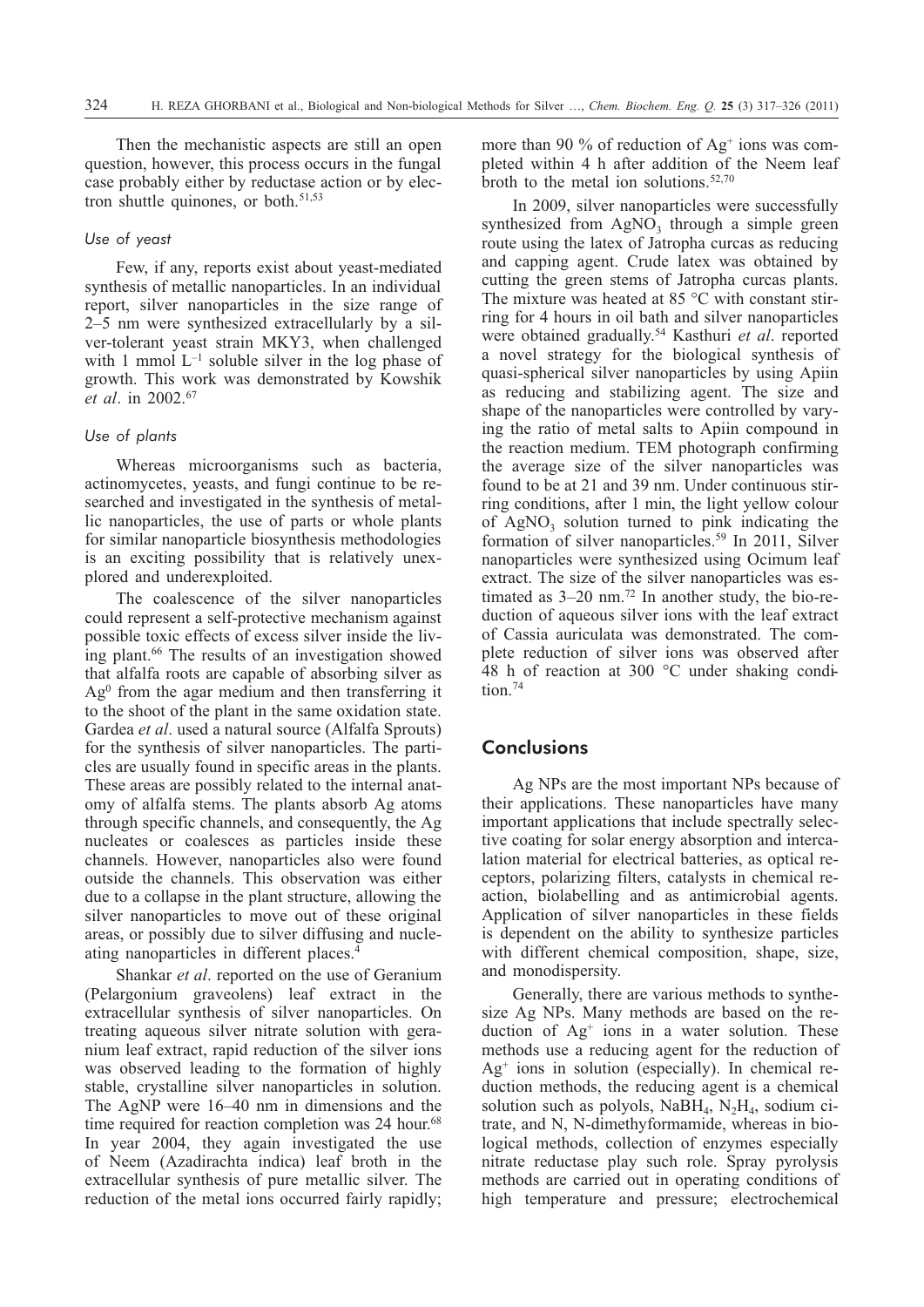methods are based on electrolysis of solution. In the physical method of Arc-discharge, the Ag metal evaporates in the pure water by electric voltage, then it condenses and produces Ag NPs.

From among the mentioned methods, chemical methods have mostly been applied to synthesize Ag NPs. However, nowadays, this method is used to synthesize Ag NPs in large scales. In some chemical methods, a stabilizer (surfactant) is added to the first solution to prevent agglomeration of Ag NPs, whereas in biological methods there is no need to add a stabilizing agent. Toxicity is a disadvantage of the chemical methods. In addition, many of these methods are energy-intensive, although Ag NPs are synthesized fast. In contrast, biological methods, as an alternative, are carried out in environmental conditions and consume no energy. Of course, the time required to synthesize Ag NPs is longer compared to chemical methods, although the synthesis time has recently decreased with finding suitable microorganisms or organisms.

In addition, the current interest in nanomaterials is focused on the controllable properties of size and shape because the optical, electronic, magnetic, and catalytic properties of metal nanoparticles strongly depend on their sizes and shapes. Controllability in biological methods is far easier to achieve than with other methods. Therefore, the use of microorganisms in the synthesis of nanoparticles emerges as an eco-friendly and exciting approach. In addition, the use of bacteria as a novel biotechnology to facilitate the production of nanoparticles is in its infancy.

#### References

- 1. *Mandal, D., Bolander, M. E., Mukhopadhyay, D., Sarkar, G., Mukherjee, P.,* Appl. Microbiol. Biotechnol. **69** (2006) 485.
- 2. *Sharma, V. K., Yngard, R. A., Lin, Y.*, Adv. Colloid Interfac. **145** (2009) 83.
- 3. *Sarkar, S., Jana, A. D., Samanta, S. K., Mostafa, G.*, Polyhedron **26** (2007) 4419.
- 4. *Gardea-Torresdey, J. L., Gomez, E., Peralta-Videa, J. R., Parsons, G. J., Troiani, H., Jose-Yacama, M.*, Langmuir **19** (2003) 1357.
- 5. *Bhainsa, K. C., D'Souza, S. F.*, Colloid Surface B **47** (2006) 160.
- 6. *Charinpanitkul, T., Faungnawakij, K., Tanthapanichakoon, W.*, Adv. Powder Technol. **19** (2008) 443.
- 7. *Tavakoli, A., Sohrabi, M., Kargari, A.*, Chem. Pap. **61** (2007) 151.
- 8. *Mohanpuria, P., Rana, N. K., Yadav, S. K.*, J. Nanopart. Res. **10** ( 2008) 507.
- 9. *Jiang, H., Moon, K. S., Zhang, Z., Pothukuchi, S., Wong, C. P*., J. Nanopart. Res. **8** (2006) 117.
- 10. *Lu, Y., Chou, K.*, J. Chin Inst. Chem. Eng. **39** (2008) 673.
- 11. *Torres-Cisneros, M., Velásquez-Ordónez, C., Sánchez-Mondragón, J., Campero, A., Ibarra-Manzano, O. G., May-Arrioja,*

*D. A., Plascencia-Mora, H., Espinoza-Calderón, A., Sukhoivanov, I.*, Microelectr. J. **40** (2009) 618.

- 12. *Khanna, P. K., Singh, N., Kulkarni, D., Deshmukh, S., Charan, S., Adhyapak, P. V.*, Mater. Lett. **61** (2007) 3366.
- 13. *Reddy, A. S., Chen, C. Y., Baker, S. C., Chen, C. C., Jean, J. S., Fan, C. W., Chen, H. R., Wang, J. C.,* Mater. Lett. **63** (2009) 1227.
- 14. *Schabes-Retchkiman, P. S., Canizal, G., Herrera-Becerra, R., Zorrilla, C., Liu, H. B.,* J. A. Opt. Mater. **29** (2006) 95.
- 15. *Janardhanan, R., Karuppaiah, M., Hebalkar, N., Rao, T. N.,* Polyhedron **28** (2009) 2522.
- 16. *Chih, Y. W., Cheng, W. T.*, Mater. Sci. Eng. B **145** (2007) 67.
- 17. *Zhang, W., Qiao, X., Chen, J.*, Colloid Surface A **299** (2007) 22.
- 18. *Zhang, W., Qiao, X., Chen, J.*, Chem. Phys. **330** (2006) 495.
- 19. Akaig*he, N., Maccuspie, R. I., Navarro, D. A., Aga, D. S., Banerjee, S., Sohn, M., Sharma, V. K.,* Environ. Sci. Technol. **45** (2011) 3895.
- 20. *Jacob, J. A., Kapoor, S., Biswas, N., Mukherjee, T.*, Colloid Surface A **301** (2007) 329.
- 21. *Remita, S., Fontaine, P., Lacaze, E., Borensztein, Y., Sellame, H., Farha, R., Rochas, C., Goldmann, M.,* Nucl. Instrum. Meth. B **263** (2007) 436.
- 22. *Abu Bakar, N. H. H., Ismail, J., Abu Bakar, M.,* Mater. Chem. Phys. **104** (2007) 276.
- 23. *Lim, P. Y., Liu, R. S., She, P. L., Hung, C. F., Shih, H. C.,* Chem. Phys. Lett. **420** (2006) 304.
- 24. *Qiaoxin, Z., Hao, L., Xiaohui, W., Xiaoliang, S., Xinglong, D.,* J. Wuhan Univ. Technol. **24** (2009) 871.
- 25. *Shia, X., Wang, S., Duan, X., Zhang, Q.*, Mater. Chem. Phys. **112** (2008) 1110.
- 26. *Sawai, O., Oshima, Y.*, J. Supercrit. Fluid **47** (2008) 240.
- 27. *Tien, D. C., Liao, C. Y., Huang, J. C., Tseng, K. H., Lung, J. K., Tsung, T. T., Kao, W. S., Tsai, T. H., Cheng, T. W., Yu, B. S., Lin, H. M., Stobinski, L.,* Rev. Adv. Mater. Sci. **18** (2008) 750.
- 28. *Kowshik, M., Deshmukh, N., Vogel, W., Urban, J., Kulkarni, S. K., Paknikar, M. K.*, Biotechnol. Bioeng. **28** (2002) 583.
- 29. *Mukherjee, P., Ahmad, A., Mandal, D., Senapati, S., Sainkar, S. R., Khan, M. L., Ramani, R., Parischa, R., Ajayakumar, P. V., Alam, M., Sastry, M., Kumar, R.,* Angew. Chem. Int. Ed. **40** (2001) 3585.
- 30. *Bansal, V., Poddar, P., Ahmad, A., Sastry, M.,* J. Am. Chem. Soc. **128** (2006) 11958.
- 31. *Bansal, V., Rautaray, D., Ahmad, A., Sastry, M.*, J. Mater. Chem. **14** (2004) 3303.
- 32. *Ankamwar, B., Chaudhary, M., Sastry, M.*, Syn. React. Inorg. Met. Nano **35** (2005) 26.
- 33. *Armendariz, V., Herrera, I., Peralta-Videa, J. R., Jose-Yacaman, M., Troiani, H., Santiago, P., Gardea-Torresdey, J. R.,* J. Nanopart. Res. **6** (2004) 377.
- 34. *Gericke, M., Pinches, A.*, Hydrometallurgy **83** (2006) 132.
- 35. *Roh, Y., Lauf, R. L., McMillan, A. D., Zhang, C., Rawn, C. J., Bai, J., Phelps, J. L.,* Solid State Commun. **8** (2001) 529.
- 36. *Sastry, M., Ahmad, A., Islam Khan, M., Kumar, R.,* Curr. Sci. India **85** (2003) 162.
- 37. *Salata, O.,* J. Nanobiotechnol. **2** (2004) 3.
- 38. *He, S., Guo, Z., Zhang, Y., Zhang, S., Wang, J., Gu, N.,* Mater. Lett. **61** (2007) 3984.
- 39. *Ahmad, A., Senapati, S., Islam Khan, M., Kumar, R., Sastry, M.,* Langmuir **19** (2003) 3550.